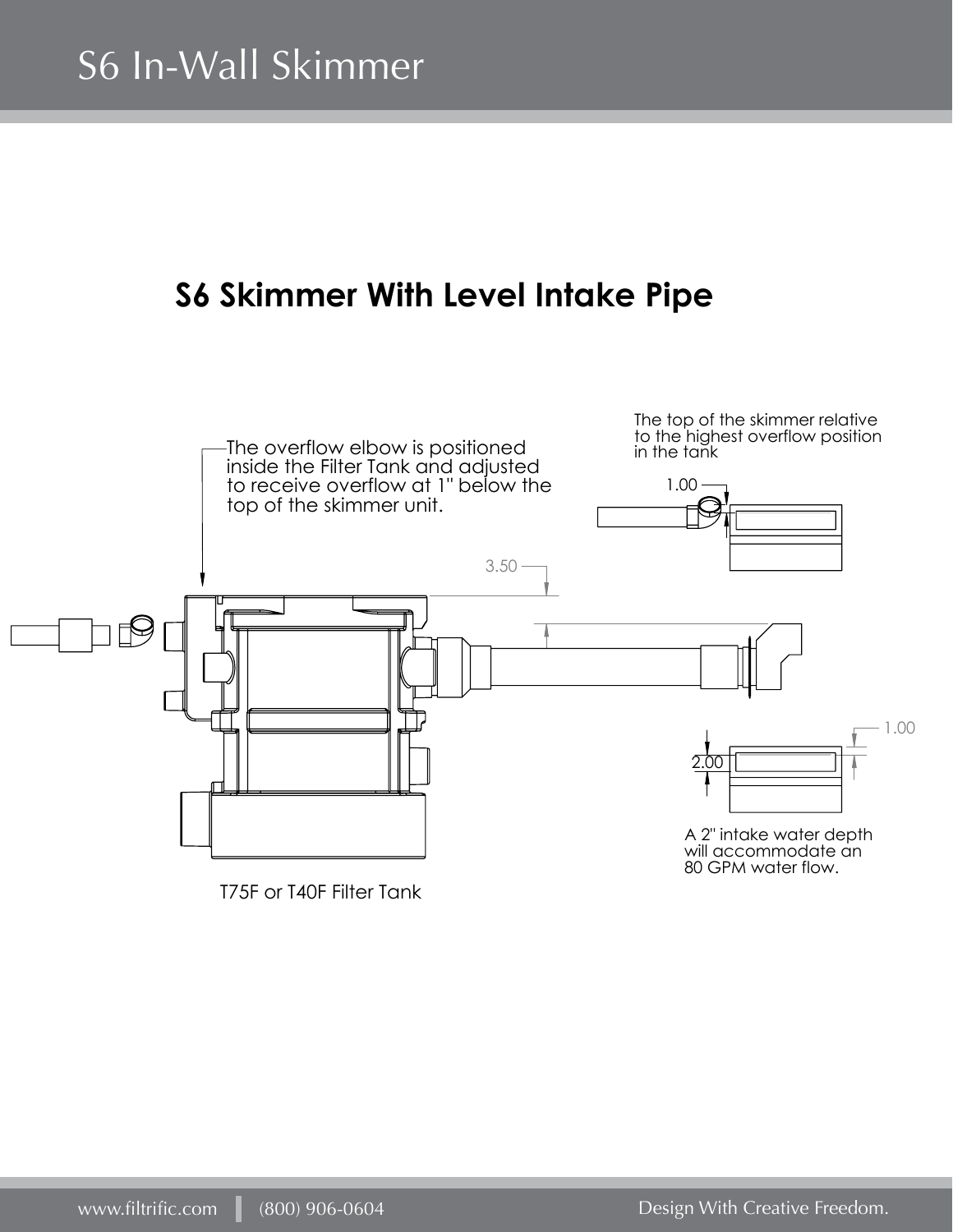### **S6 Skimmer With Sloped Intake Pipe**

(The skimmer can be placed higher than shown only if sufficient turn-off containment has been provided)

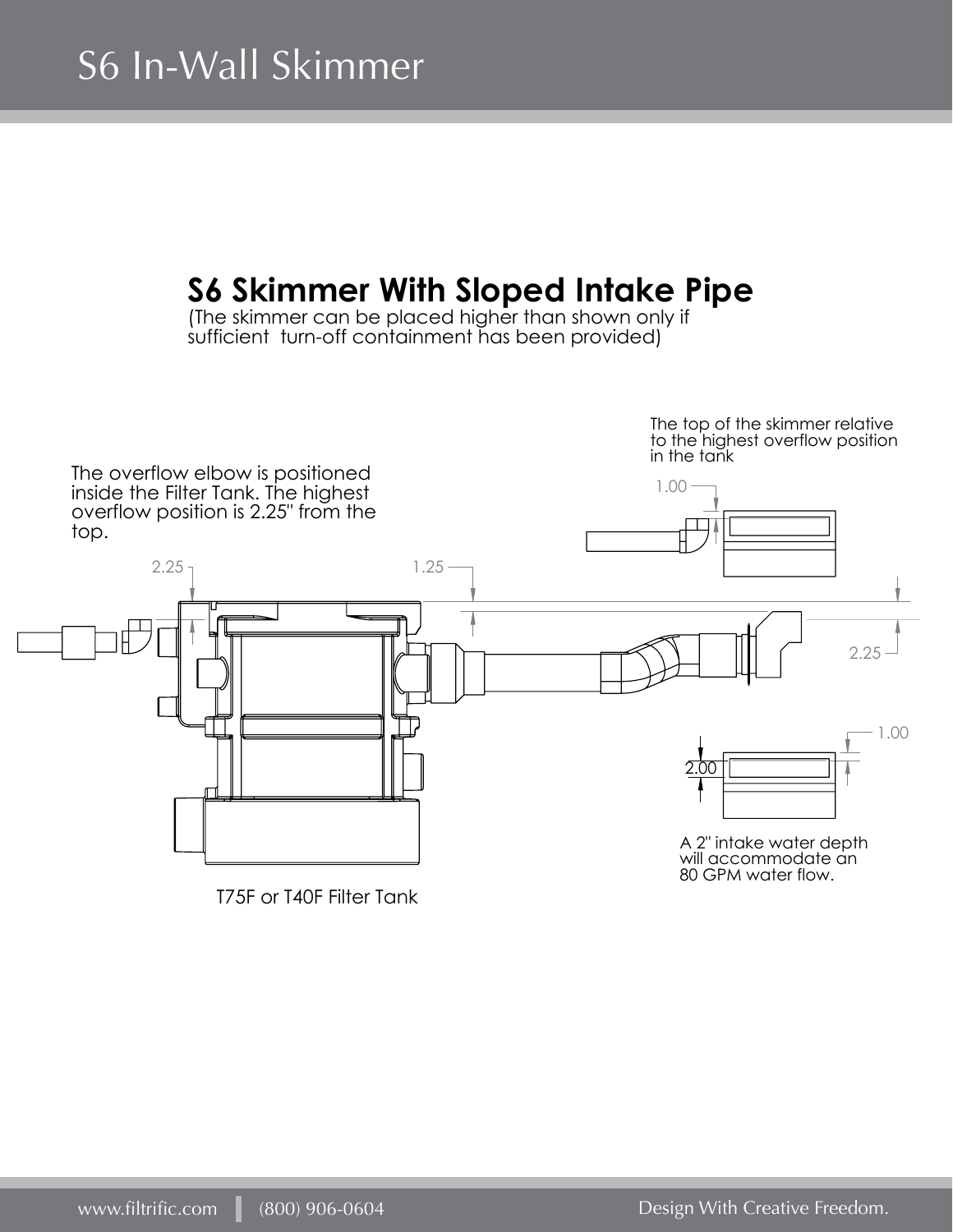## S6 In-Wall Concrete Placement

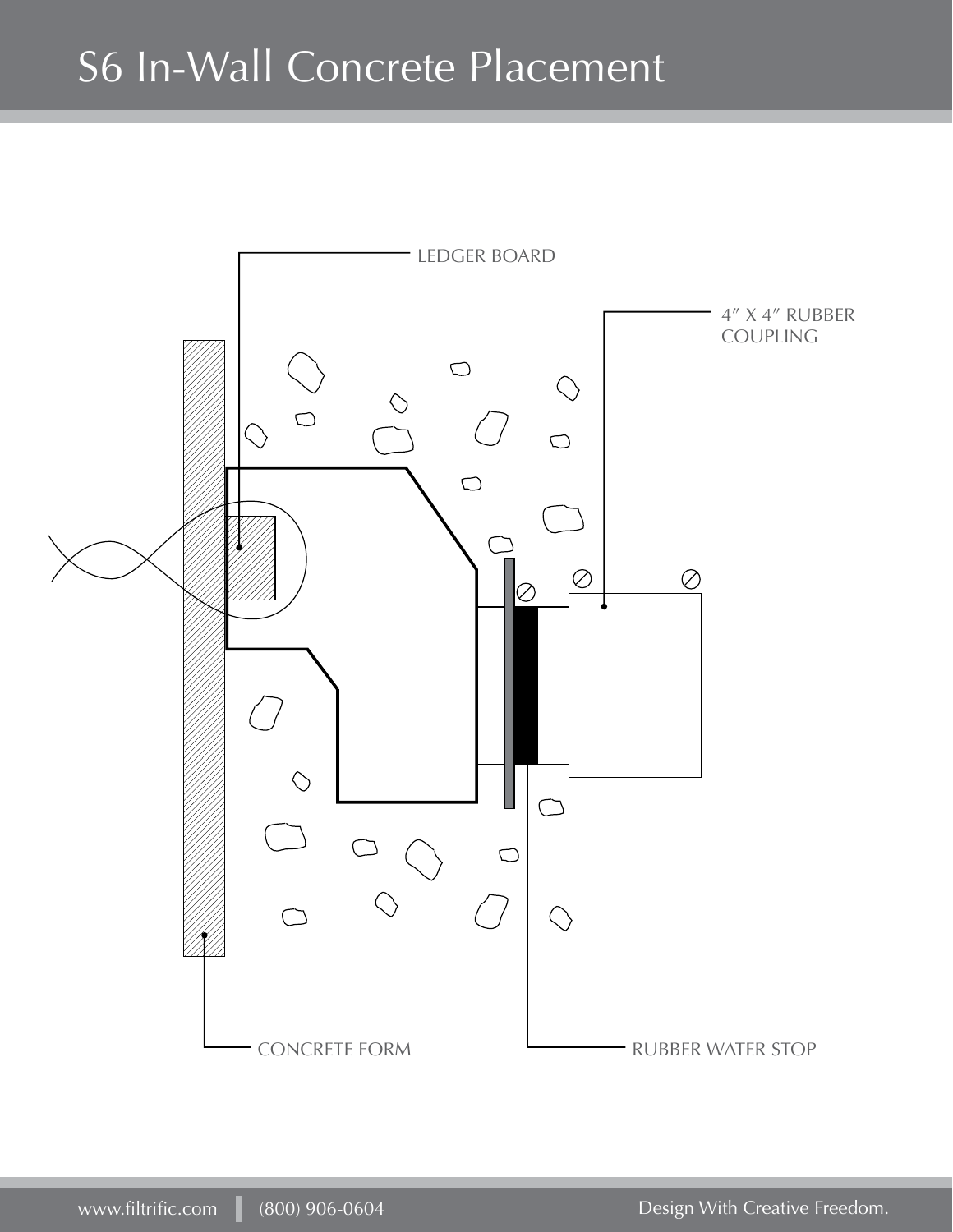# Skimmer Gasket Installation